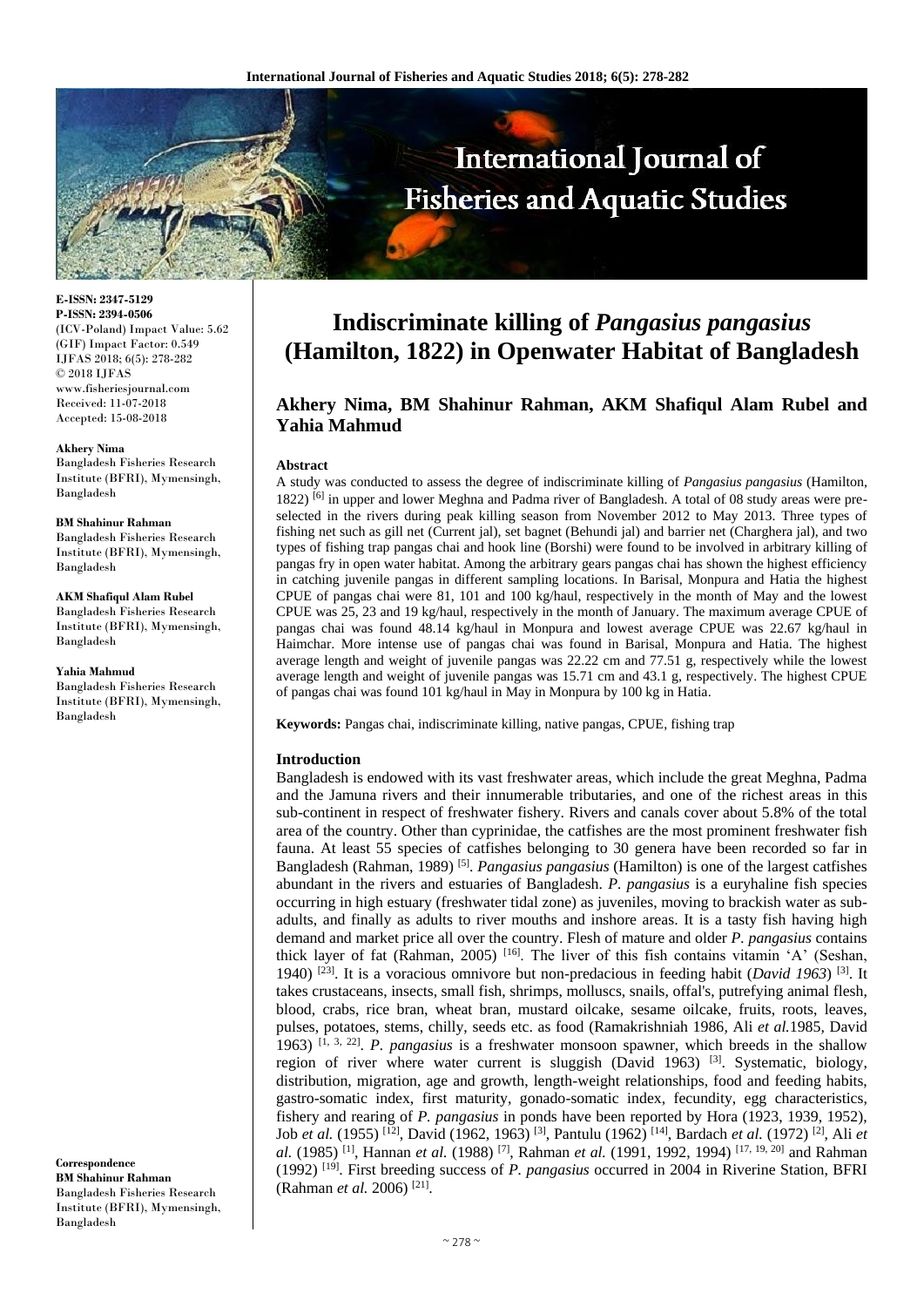Fingerlings of *P. pangasius* averaging 30-50 g corresponding to 10.0-25.0 cm are caught by box traps from the River Meghna near Chandpur during the month between March and April. Large *P. pangasius* is caught by submerged drift gill nets in August to December especially during full moon and new moon (Rahman 1992)  $[19]$ . In recent years, catches of adult *P. pangasius* have declined critically due to increasing fishing pressure and habitat degradation (Rahman *et al.* 1994) [20]. Moreover, natural spawning areas of this fish have decreased rapidly, limiting the natural recruitment. *P. pangasius* has disappeared from many northern rivers of Bangladesh including the Kaptai Lake (Rahman *et al*. 1994) [20]. As a result currently the species is surviving under endangered conditions (IUCN 2003)<sup>[11]</sup> and needs protection from extinction. Therefore the present study was undertaken to assess the degradation of indiscriminate killing of juvenile pangas (*P. pangasius*) in Meghna and Padma rivers in order to take their conservation measures. Identification of gears & traps used for catching juvenile pangas was also a major objective of the study.

## **Materials and Methods**

To assess the indiscriminate killing of *P. pangasius*  (Hamilton, 1822)<sup>[6]</sup> in the major river system of Padma and Meghna of Bangladesh a comprehensive study was conducted during peak killing season from November 2012 to May 2013.

Data were collected through in situ observation on monthly basis from different gears of 8 pre-selected points of upper and lower Meghna and Padma river *viz.* Chandpur Sadar, Haimchar, Char Vairabi, Ramgati (Laxmipur), Hatia, Barishal, Monpura (Bhola) and Sureswar (Shariatpur). Mechanized boat was used for sampling and data collection. Major spawning grounds of native pangas and related areas were taken into consideration for comprehensive study. Length-weight and CPUE (Catch per Unit Effort) data of *P. pangasius* were recorded from captured species collected from the major landing centers and the fisherman in the study areas.

Some of data were collected in local units due to familiarity for respondents. These were converted into international units before data analysis. All the collected data were accumulated and coded for analyzed. Data was analyzed by using Microsoft Excel, statistical packages (SPSS).

## **Results and Discussion**

Indiscriminate killing of juvenile pangas from the Meghna and other rivers of Bangladesh is a burning issue now a day. Therefore, a study was conducted to assess the indiscriminate killing of pangas seed. Monthly data were collected from the 8 study areas. Three types of fishing net such as gill net (current jal), set bagnet (behundi jal) and barrier net (charghera jal) and two types of fishing trap pangas chai and hookline (borshi) were identified those were used for pangas fry killing in Padma and Meghna rivers (Figs. 1 & 2). Among the gears pangas chai are too much harmful that kills pangas indiscriminately (Fig. 4).

Gill net (current jal) generally small mesh (15-50 mm) monofilament fixed gill net usually used to catch small species (Fig. 6). A number of pieces of net are joined together and set in river. Each piece of net is about 12-26 m long and 0.5-1.0 m wide. Various mesh sizes are used in different river. *Current jals* with a small mesh (15-25 mm) are used for catching fingerlings of *P. pangasius*. The *current jal* is an

extremely effective net and has been banned by the government because of its potential to overexploit juvenile fish species. It is considered to be one of the most harmful nets and is responsible for the decline in fish populations in rivers. Kibria *et al. (2005)* [13] *found* gill net (*current jals)* with larger mesh sizes (30-50 mm) are used mainly for capturing rohu, catol, common carp, boal and 'air'(*Mystus aor*) while nets with a small mesh (10-20 mm) are used for catching fingerlings of fish species.

The set bagnet is a traditional fishing gear widely used in river especially in the coastal area of Bangladesh. The set bagnet is regarded as one of the most damaging gears in use for juvenile pangas catching. The set bag net (*behundi jal*) operated from boats. These fixed types of gears with very fine mesh net are set across the river. The cod-end of the net is emptied at half to one hourly interval. The strong current brings debris, pieces of wood, mud etc. along with pangas fry inside the net.

The barrier net (*Chor ghera* Jal) is several meters long and about 3-4 meters wide made of netting with very small meshes(Fig. 5). The net operated in shallow areas where the bottom gets partially or fully exposed during low tide. The netting is mounted to a slender rope on the upper side and a stout rope in the lower side. The net is operated especially during spring tide in the winter season. The barrier net was found in the lower part of Meghna river such as Monpura, Hatia. This net was identified as harmful gear for pangas fishing due to indiscriminate killing efficiency of juvenile pangas.

In Hooks or long line fishing hooks or metallic points are used to catch fish by ripping them when they pass near. The fish are attracted by a natural or artificial bait (lures) placed on a hook and line units may be used singly or in several numbers may be used in surface or in bottom. Lines with multiple hooks are operated in the Meghna River of Barisal, Chandpur, Monpura and Hatia region for catching *P. pangasius* fry (Fig. 2).

Pangas chai is made by bamboo sticks and synthetic rope having a mesh size of 0.5-1.0 cm and length 2.3-2.6 m. Fish lure is used inside the gear to trap fish in the chai (Fig. 3). Fish lure is prepared by using several ingredients viz: mustard oil cake/ sesame oil cake, cheap rice, fed rice, sugar/ sweetmeat juice/ molasses and dried fish (Native punti, *Puntius sp.* Chewa, *Pseudapocryptes elongates* etc.). The native pangas fishery is suffering from serious recruitment over-fishing due to indiscriminate catching of juvenile pangas. There are innumerable numbers of fishing traps are also used inland water of Bangladesh.



**Fig 1:** Pangas chai in Monpura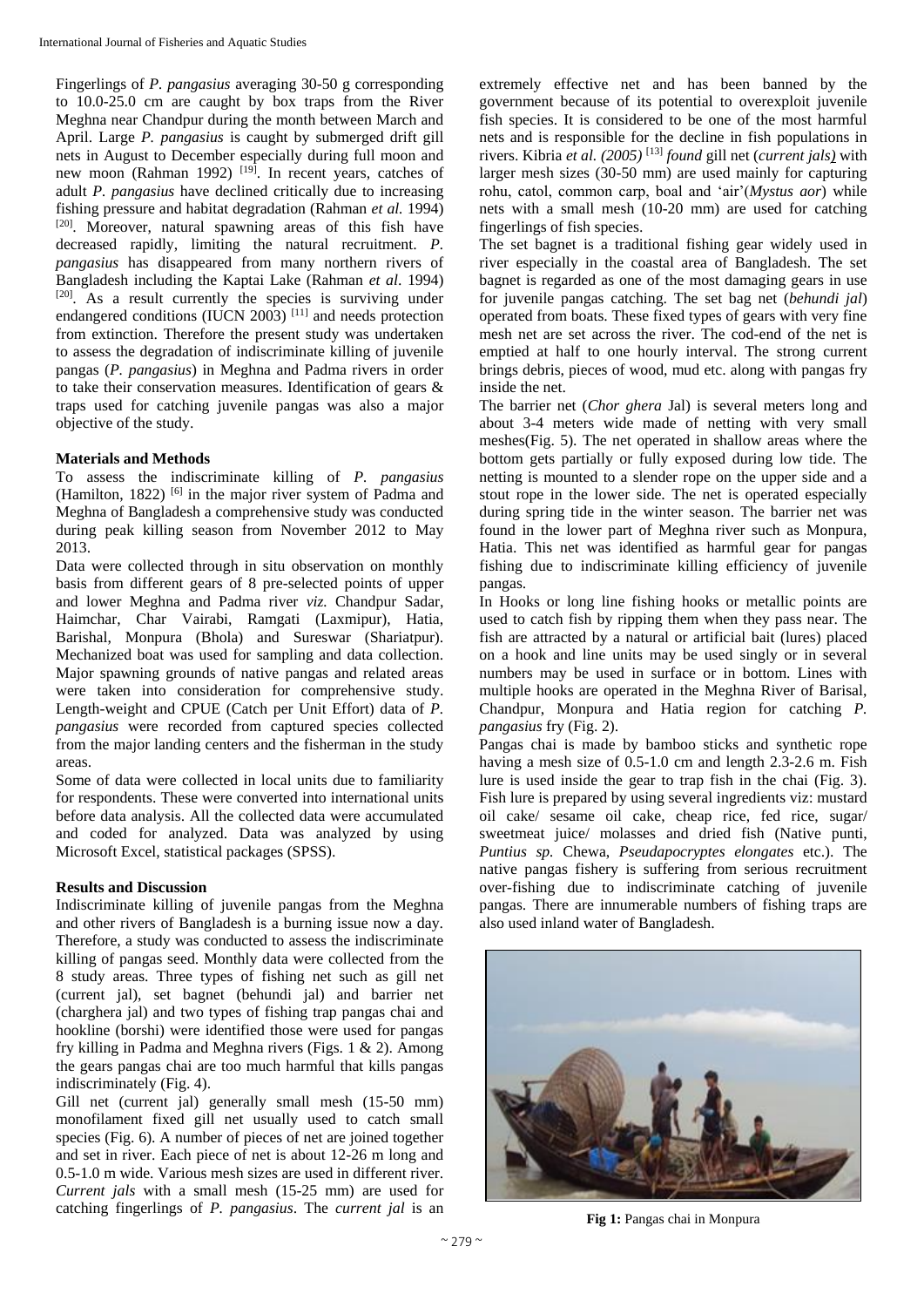

**Fig 2:** Hookline (Borshi) in Barisal



**Fig 3:** Lure method of pangas chai



**Fig 4:** pangasius caught by pangas chai



**Fig 5:** Barrier net (*Chor ghera* Jal)



**Fig 6:** Gill net (current jal)

The results of the study showed that, in Barisal, Monpura and Hatia the highest CPUE of native pangas were 81, 101 and 100 kg/haul, respectively in the month of May and the lowest CPUE was 25, 23 and 19 kg/haul, respectively in the month of January (Table 1).

The study revealed that, in Haimchar the highest CPUE of native pangas was 30 kg/haul in the month of February and the lowest CPUE was 15 kg/haul in the month of January (Table 1). In Charvairabi the highest CPUE was 48 kg/haul in the month of May and the lowest CPUE was 20 kg/haul in the month of December (Table 1).

| Month    | <b>Barisal</b> | <b>Monpura</b> | Hatia | Haimchar | Charvairabi | Sureshwar | Chandpur | Ramgati |
|----------|----------------|----------------|-------|----------|-------------|-----------|----------|---------|
| November | 50             | 64             | 48    | 28       | 30          | 38        | 40       | 42      |
| December | 40             | 47             | 42    | 16       | 20          | 29        | 34       |         |
| January  | 25             | 23             | 19    |          | 21          | 24        | 22       | 26      |
| February | 28             | 26             | 30    | 30       | 33          | 28        | 31       | 33      |
| March    | 35             | 40             | 36    | 19       | 24          | 18        | 22       |         |
| April    | 32             | 36             | 37    | 28       | 38          | 36        | 32       | 26      |
| May      | 81             | 101            | 100   |          | 48          | 58        |          | 38      |

**Table 1:** Monthly CPUE (kg/haul) of Pangas Chai from different places

The investigation found the highest CPUE in Sureshwar was 58 kg/haul in May and the lowest CPUE was 18 kg/haul in the month of March. In both Chandpur and Ramgati the highest CPUE was found in the month of January and the lowest CPUE was 14 kg/haul in Ramgati in March (Table 1), which contradicts the findings of Rahman (1992)<sup>[19]</sup> who found in his study that the major portion of pangas fingerling was caught in Chandpur in the month of March and April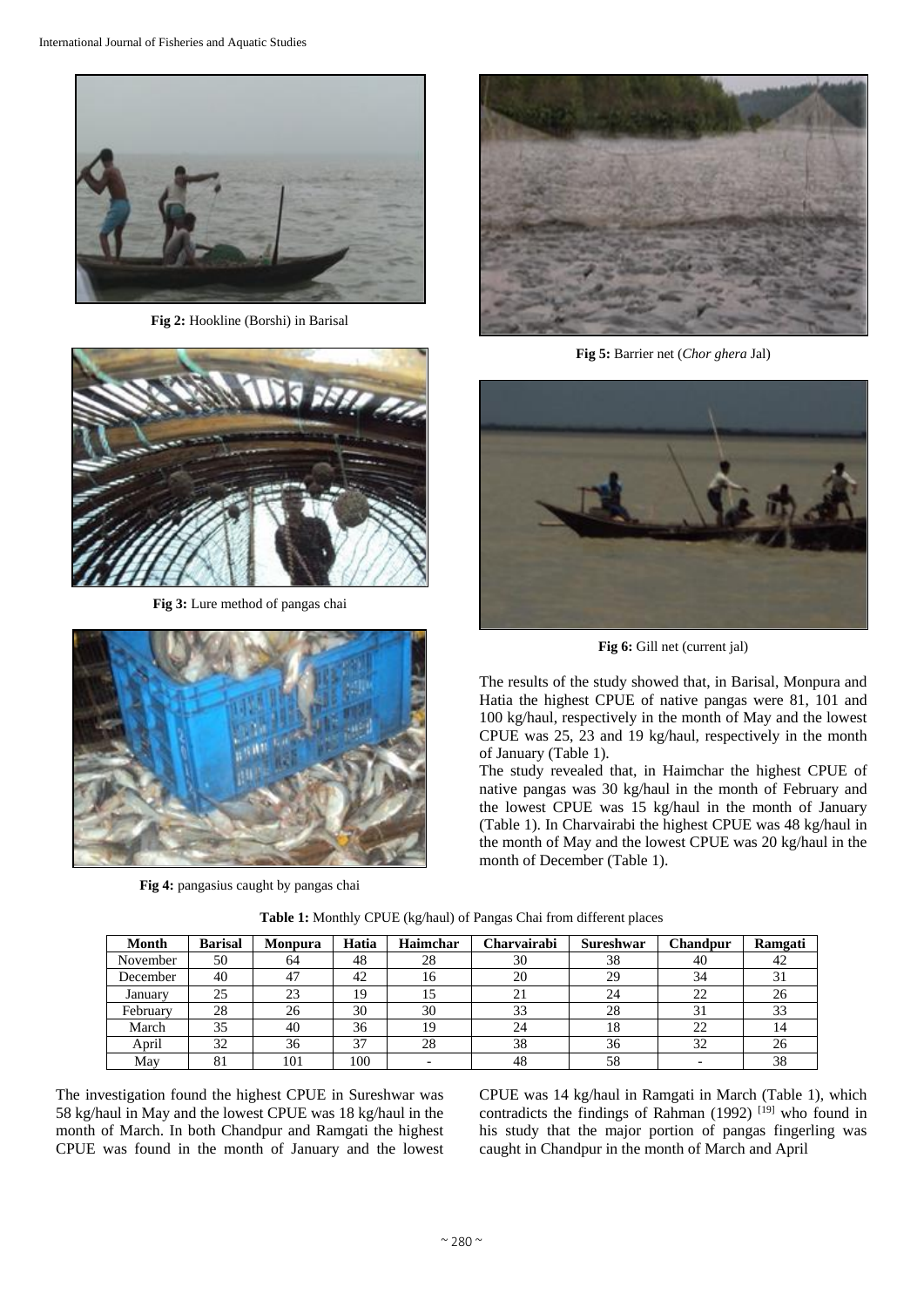

**Fig 7:** Average CPUE (kg/haul) of Pangas chai according to different area

The present study showed that the highest catch of pangas caught in Chandpur was found in November. The present study also revealed that average highest CPUE of pangas chai was 48.14 kg/haul in Monpura and average lowest CPUE was 22.67 kg/haul in Haimchar. From the results it is also found that massive indiscriminate killing of juvenile pangas occurs in the mouth of the River Meghna at Barisal, Monpura and Hatia (Fig. 7).

Rahman *et al.* (1994)<sup>[20]</sup> found catches of *P. pangasius* declined critically due to increasing fishing pressure and habitat degradation. Present study is on line with the results of Rahman *et al.* (1994)<sup>[20]</sup>. The study revealed that the average highest length and weight of juvenile native pangas was 22.22 cm and 77.51 g, respectively and average lowest length and weight of juvenile native pangas was 15.71 cm and 43.1 g, respectively (Fig. 8) but, Rahman  $(1992)$  [19] found an average 30-50 g fingerlings of *P. pangasius* corresponding to length of 0.0-25.0 cm in his study. However results of the present study were more or less similar with those of Rahman (1992)<sup>[19]</sup>.



**Fig 8:** Monthly Average length-weight of pangas caught by pangas chai

#### **Conclusion and Recommendations**

*Pangasius pangasius* is a very tasty and high demandable fish in Bangladesh. Present study indicates that a huge number of juvenile pangas are caught every year in the Meghna and Padma rivers. This information is very much alarming for natural recruitment of *P. pangasius.* Government needs to take proper management measures for the conservation of native pangas like hilsa (*Tenualosa ilisha*) fish.

## **Acknowledgement**

The study was conducted from the core fund of Bangladesh Fisheries Research Institute (BFRI). The author expresses his cheerful acknowledgement to the fishers and local people in the study area for their cooperation. The author also likes to highly acknowledge to Department of Fisheries (DoF) for their sincere cooperation during data collection in the present study.

### **References**

- 1. Ali MM, Day PC, Islam A, Hanif MA. Food and feeding habits of *Pangasius pangasius* (Hamilton) of the river Bishkhali, Patuakhali. Bangladesh J Zool. 1985; l3(l):l-6.
- 2. Bardach JE, Ryther JH, Mclarney WO. Aquaculture: The Farming and Husbandry of Freshwater and Marine Organisms. John Wiley & Sons, New York, USA, 1972; 206-210.
- 3. David A. Fishery's biology of the schilbeid catfish, *Pangasius pangasius* (Hamiltom) and its utility and propagation in culture ponds. Indian J Fish. 1963;  $10(2A):521-600.$
- 4. David A. Brief taxonomic account of Gangetic *P. pangasius* with description of new subspecies from Godavari. Prod. Indian Acad. Sci. 1962; 34(3):136-156.
- 5. Rahman AKA. Freshwater Fishes of Bangladesh. Zoolocal Society of Bangladseh, l989, 36.
- 6. Hamilton F. An account of the fishes found in the river Ganges and its branches. Edinburgh & London. 1822. ivii+ 1-405, Pls. 1-39.
- 7. Hannan MA, Alam AKMN, Mazid MA, Humayun NM. Preliminary study on the culture of *Pangasius pangasius* (Hamilton). Bangladesh J Fish. 1988; 1l(l):19-22.
- 8. Hora SL. On a collection of fish from saim. J Saim Soc. Nat. Hist. (Suppl.) 1923; 6:143-184.
- 9. Hora SL. The game fishes of India: v. The Pungas catfish, *Pangasius pangasius* (Hamilton). Bombay Nat. Hist. Soc. 1939; 40(3):353-366.
- 10. Hora SL. Control of Molluscan fauna through the culture of *Pangasius pangasius* (Hamilton). Curr. Sci. 1952; 21:164-165.
- 11. IUCN Bangladesh. Bangladesher Bipanno, Prani (Threatened Animals of Bangladesh) (Bangla). IUCN-The World Conservation Union. 2003. xiv+ 294 p.
- 12. Job TJ, David A, Das, KN. Fish and fisheries of the Mahanadi inrelation to the Hirakud dam. Indian J Fish. 1955; 2:l-36.
- 13. Kibria MG, Ahmed KKU. Diversity of Selective and Non-Selective Fishing Gear and their Impact on Inland Fisheries in Bangladesh. NAGA, World Fish Center Newsletter. 2005; 1-2:43-48
- 14. Pantulu VR. On the use of pectoral spine for the determination of age and growth of *Pangasius pangasius* (Hamilton). J Cons. Int. Explor. Mer. 1962; 27(2):192- 216.
- 15. Rahman AKA. Freshwater Fishes of Bangladesh. Zoolocal Society of Bangladseh, l989, 36.
- 16. Rahman AKA. Freshwater Fishes of Bangladesh. 2nd edition, Zoolocal Society of Bangladseh, Department of Zoology, University, Dhaka-1000. 2005, 263.
- 17. Rahman MK, Mazid MA, Rahman MA, Akhter JN. Formulation of quality fish feeds from indigenous raw materials and its effect on the growth of catfish, *Pangasius pangasius* (Hamilton). J Zool. l99l; 6:41-48.
- 18. Rahman MK, Akhter JN, Mazid MA, Haldar GC. Comparison of fingerling growth rate and survival of two Pangasius species. J Inland Fish. Soc. India. 1992; 24(2):40-44.
- 19. Rahman MK. Aquaculture of *Pangasius pangasius*. Annual Report. Bangladesh Fisheries Research institute, Riverine Station, Chandpur-3602, Bangladesh, l992, 20.
- 20. Rahman MK, Akhter JN, Haldar GC, Mazid MA. Studies on the biology of *Pangasius pangasius* (Hamilton) in natural waters of Bangladesh.1. Distribution and Fishery.